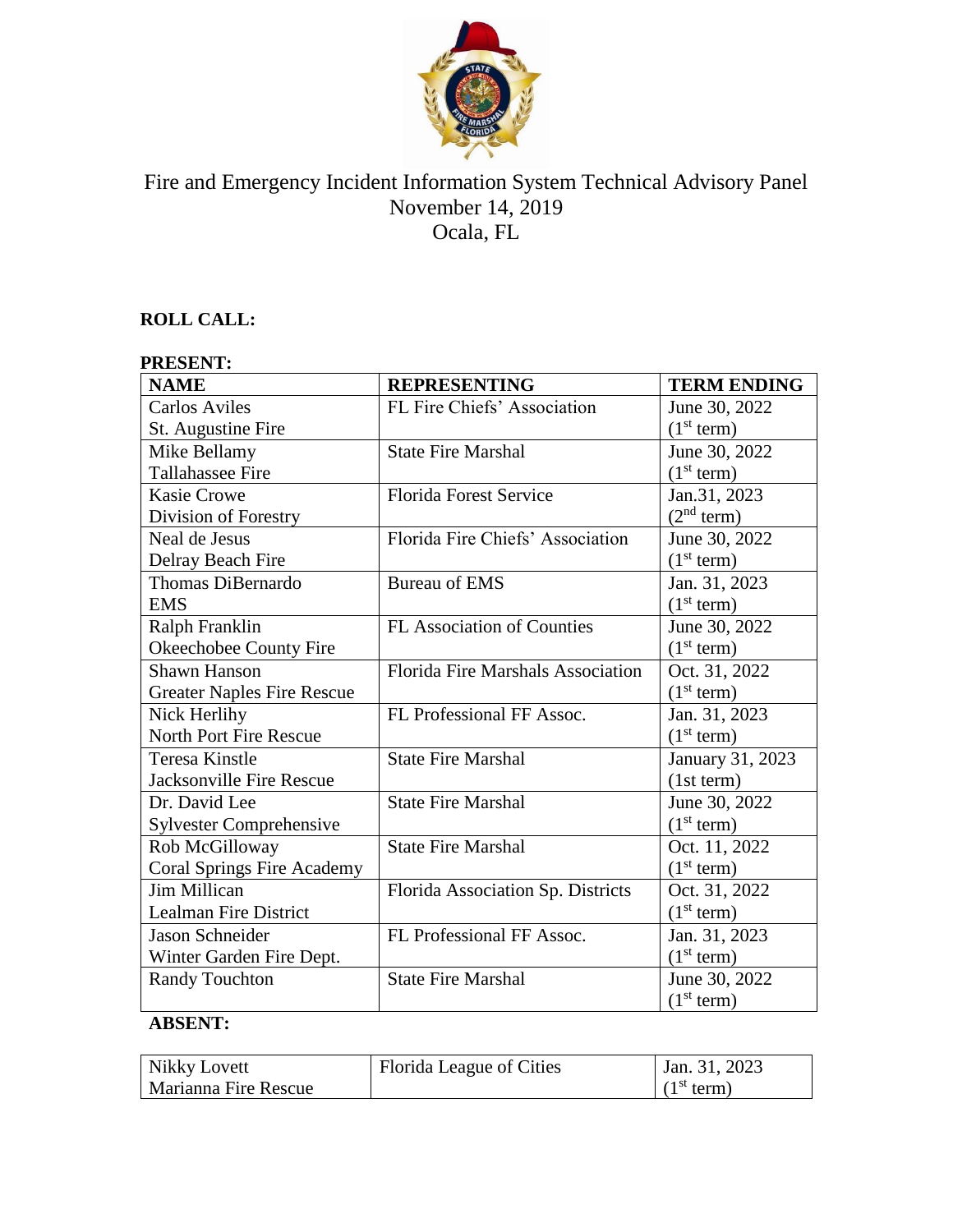The Fire and Emergency Incident Information System Technical Advisory Panel meeting was called to order.

**On a motion duly made**, the minutes from the Fire and Emergency Incident Information System Technical Advisory Panel held on July 12, 2019 were approved.

## **Motion carried**.

## **REPORT FROM DIVISION:**

- Thanks to the support of the FFIRS Panel and others, the \$125,000 LBR (Legislative Budget Request) was issued funding a new FFIRS data base
	- o Will most likely be a multi-year process
	- o A LBR was also submitted for this fiscal year for funding of a new FCDICE program
		- **•** Director Halas gave a brief rundown on the existing FCDICE program and how we will move forward

## **REPORT FROM FFIRS:** *Wayne Watts, FFIRS Section (handout provided)*

- The 2018 data has been finalized and 2018 Florida Fires Annual Report is nearing publication
- FFIRS training is ongoing
- DFS/SFM, making progress with the \$125,000 received through a legislative budget request for FFIRS upgrades
- A roll out of a new NFIRS reporting platform is expected in 2020

#### **REPORT FROM EMS:** *Tom DiBernardo, Bureau of EMS*

- EMS and Police records are now linked. It is currently set at a county level; but soon, an agency will be able to search by district or city
- As of last week, the Trauma Registry is also connected. Can now see trauma patient all the way from on scene, through hospital discharge
- In January, EMS will also be connected to the Stroke Registry (attached to hospital)
- Cardiac Arrest Registry is moving quickly (managed by EMS), already in 65 EMS agencies and have touched 175 of the hospitals. By the end of 2019, should be connected to all hospitals
- State Health Initiative
	- o Money has become available, helping fund the remaining 10% of agencies that are submitting EMS data and they receive funds (\$5,000) to upgrade or start submitting data
	- o These funds have also stretched into paramedic programs and for equipment
	- o Goal is to give the critical access hospitals state and federal money to keep them funded